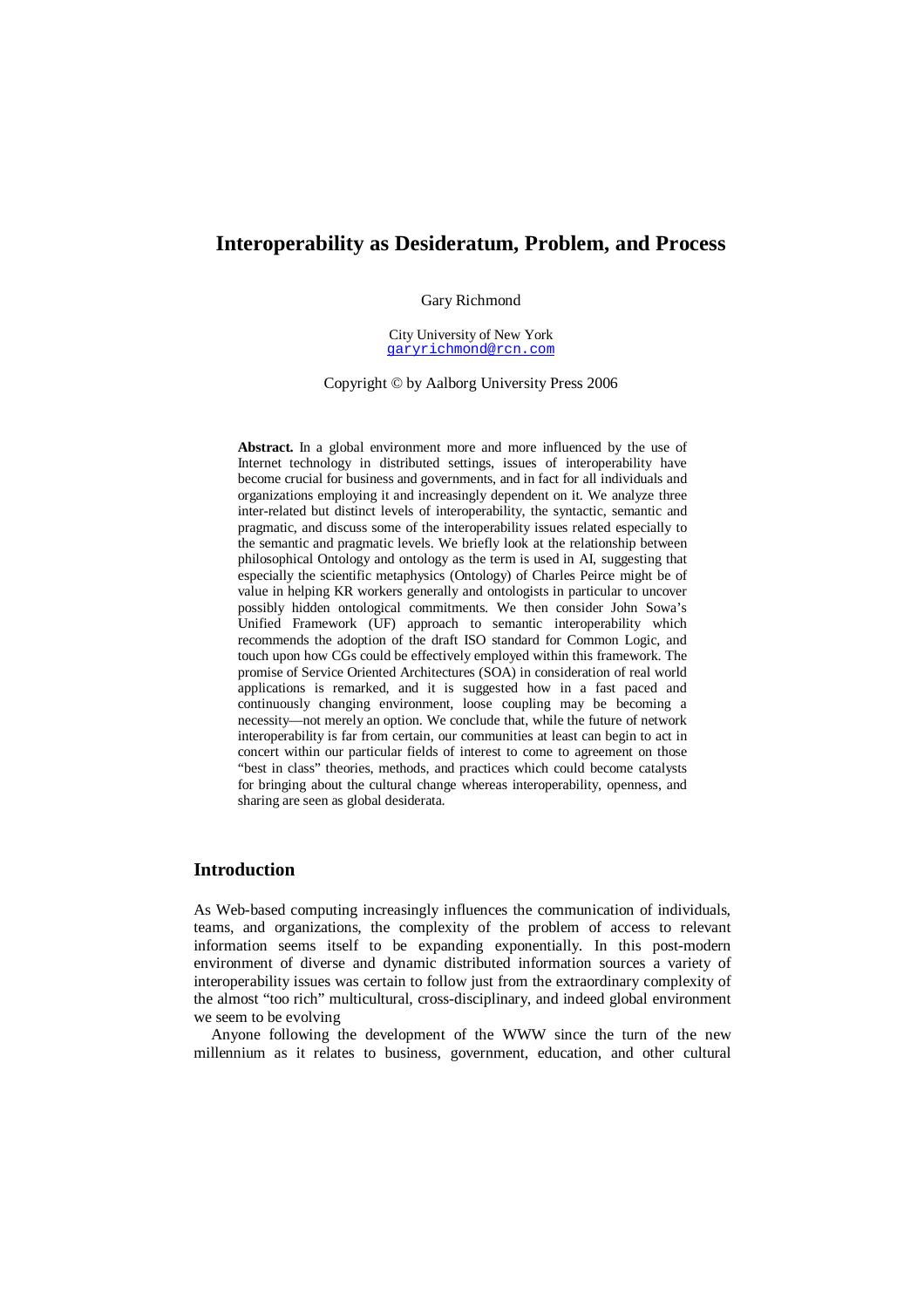enterprises has surely observed not only that interoperability has become a growing concern for experts in those fields specifically related to its development, but also that, in several of its expressions (and of course interoperability means many things to many people), the 'interoperability question' has implications very generally: for business, of course, but also for many political, economic, and other power relations. For example, the case of the European Union Commission (EC) *versus* Microsoft illustrates rather strikingly the high-stakes economic ramifications of certain interoperability issues. The core argument of the EC has been that Microsoft has abused its power by restricting interoperability with non-MS products and thereby achieving corporate dominance for essential IT network server operating systems. Indeed the EC's tentative solution to the problem has been termed the "interoperability remedy" [33]. It would appear, however, that the actual application of the "remedy" is still very much a work in progress [2]. This seems not at all surprising since the emerging goals of openness, access, and sharing on the one hand—epitomized by the philosophy of the open source movement [25]—continues be opposed by very different and even opposite tendencies which valorize the closed and the proprietary.

Nevertheless, not only in business, but also in the cultures of governments, universities, museums, the media, and indeed nearly all large enterprises employing information technology, there would appear to be "a growing recognition of the need for common 'architectures' within which truly useful applications and services can be constructed" [17]. Yet how are we to go about realizing the goal of interoperability within a wide range of contexts and across myriad services given the complexity of the situation?

One important albeit preliminary consideration involves the very definition of 'interoperability'. Indeed there is a broad spectrum of definitions coming from quite diverse perspectives and from quite different needs and purposes so that one finds both technical and technical-semantic as well as more social and pragmatic definitions and discussions of what 'interoperable' means. It is certainly legitimate to define interoperability solely in terms of the technical considerations involved—tags, file formats, protocols, and so forth—when referring to the technical systems providing/accepting services. But it is also possible and increasingly useful to define interoperability more generally in terms of the tools and agents working to optimize the means available for especially social networks to accomplish common (or closely related) tasks and working towards shared goals. And in fact there are an increasing number of discussions of interoperability that can be seen as emphasizing those aspects of the process utilizing the technology and semantics to purposeful ends. The result is that, as clearly essential as technical-semantic interaction certainly is, semantic-social interaction/interoperability is coming to be seen as an equally vital element in the continuing growth of networks as it becomes clear that it is precisely the goals and purposes of users which provide the context of the semantics. The problem is not so much with the formal representations of meaning (mainly ontologies), but how these meanings ought—or at least could—be put to use.

There remains, however, no consensus yet as to exactly what the optimal relationship between the technical, the semantic, and the social and organizational ought to be, how this balance could be achieved, and how technical and semantic concerns themselves might be balanced with individual, corporate, national, and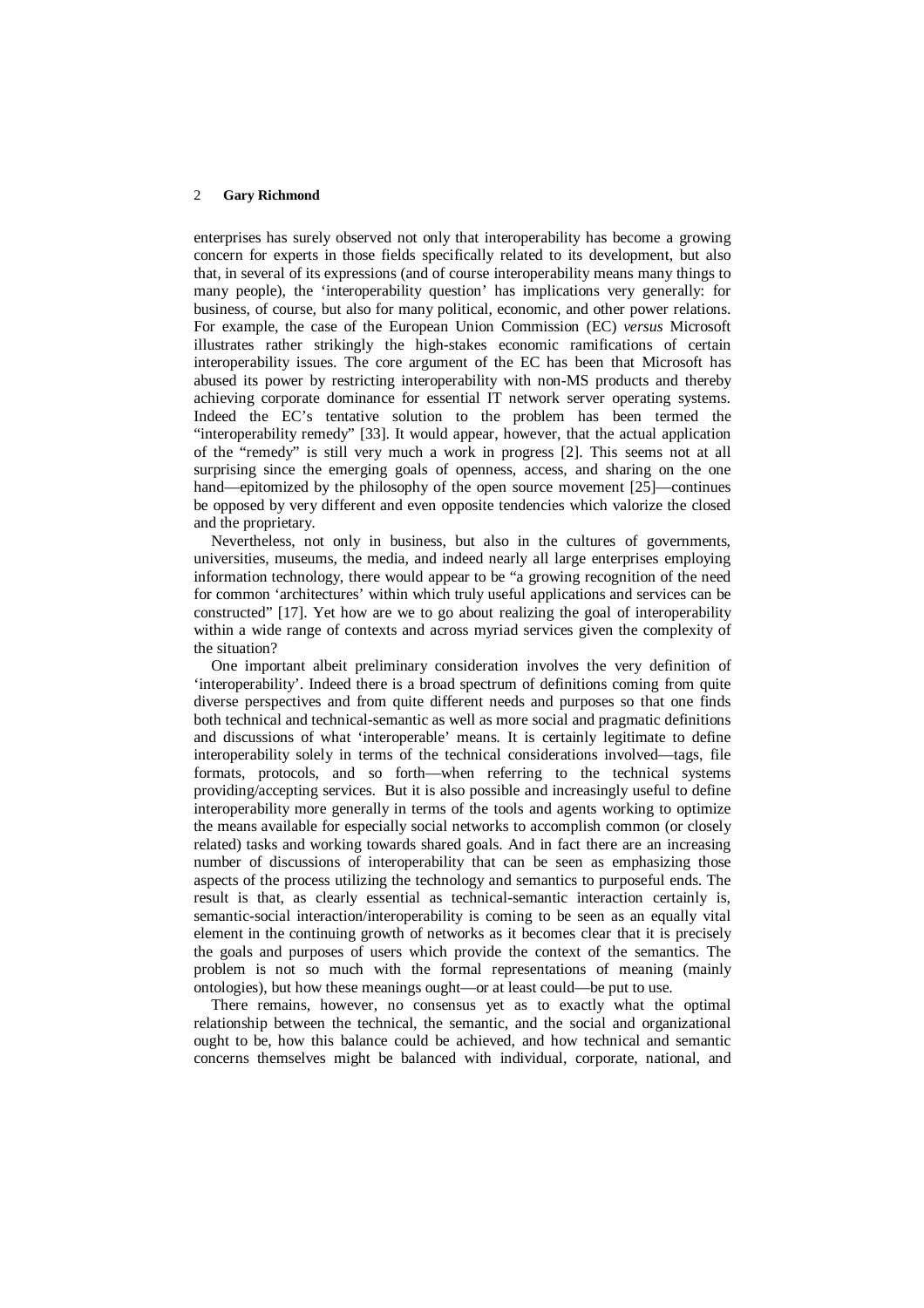international interests. It is likely that the means to an optimal balance has not been fully achieved in *any* field including those directly involved in the development of tools and others resources bearing upon the development of networks serving enterprises employing these tools and services. But, for now, and to assist us in a preliminary analysis, let's consider somewhat abstractly the general goal of 'interoperability'. Speaking from the standpoint of information management, Paul Miller has written that "to be interoperable, one should actively be engaged in the ongoing process of ensuring that the systems, procedures and culture of an organization are managed in such a way as to maximize opportunities for exchange and re-use of information, whether internally or externally" [18].

From this vantage point the interoperability terrain can be seen to be vast, as indeed it is, involving almost all network technology and its possible use. Consequently in this short essay it will be possible to touch upon only the most general features as we try in particular to contextualize the semantic realm, this contextualization representing the very essence of the pragmatic layer. In section 2 we distinguish three kinds of interoperability, the syntactic, semantic, and pragmatic. In section 3 we consider the philosophical notion of 'ontological commitment' especially as it relates to the semantic level. In section 4 we briefly consider John Sowa's proposal—based on perhaps two decades of sound software engineering principles—to enhance semantic interoperability through a Unified Framework (UF). In section 5 we examine the promising notion of interoperability as it appears in Service Oriented Architecture (SOA) and especially in its principle of 'loose coupling." In section 6 we glance for a moment at the possible future of interoperability.

## **2. Interoperable Three Ways**

A concise definition of 'interoperability' will be helpful at this point. The IEEE defines interoperability as "the ability of two or more systems or components to exchange information and to use the information that has been exchanged" [14]. At the very least this definition will allow us rapid entry into the technical level of interoperability, while it already hints at the meaning and purposeful use of the information-sharing operations and services that are built upon the technology.

If the efficient exchange of accurate and relevant information for specific creative and collaborative purposes is taken as the goal of the Semantic Web, then perhaps its best hope of success lies in encouraging "the emergence of communities of interest and practice that develop their own consensus knowledge" [29]. Network architecture can no sooner be seen to end at the semantic level than Peirce's philosophical pragmatism can be imagined to culminate in his Critical Logic, or in his Existential Graphs (EGs) which John Sowa has transmuted into Conceptual Graphs (CGs) for an information age. Knowledge representation is a means to an end and not the end itself. The 'end itself', at least for such thinkers as Peirce and Engelbart, would be something like the evolution of consciousness itself [CP 6.289, 6.490, 7.515].

At ICCS01 at Stanford in far-ranging informal discussions, Aldo de Moor and I began to imagine that we had conceived the idea of a Pragmatic Web (move over Al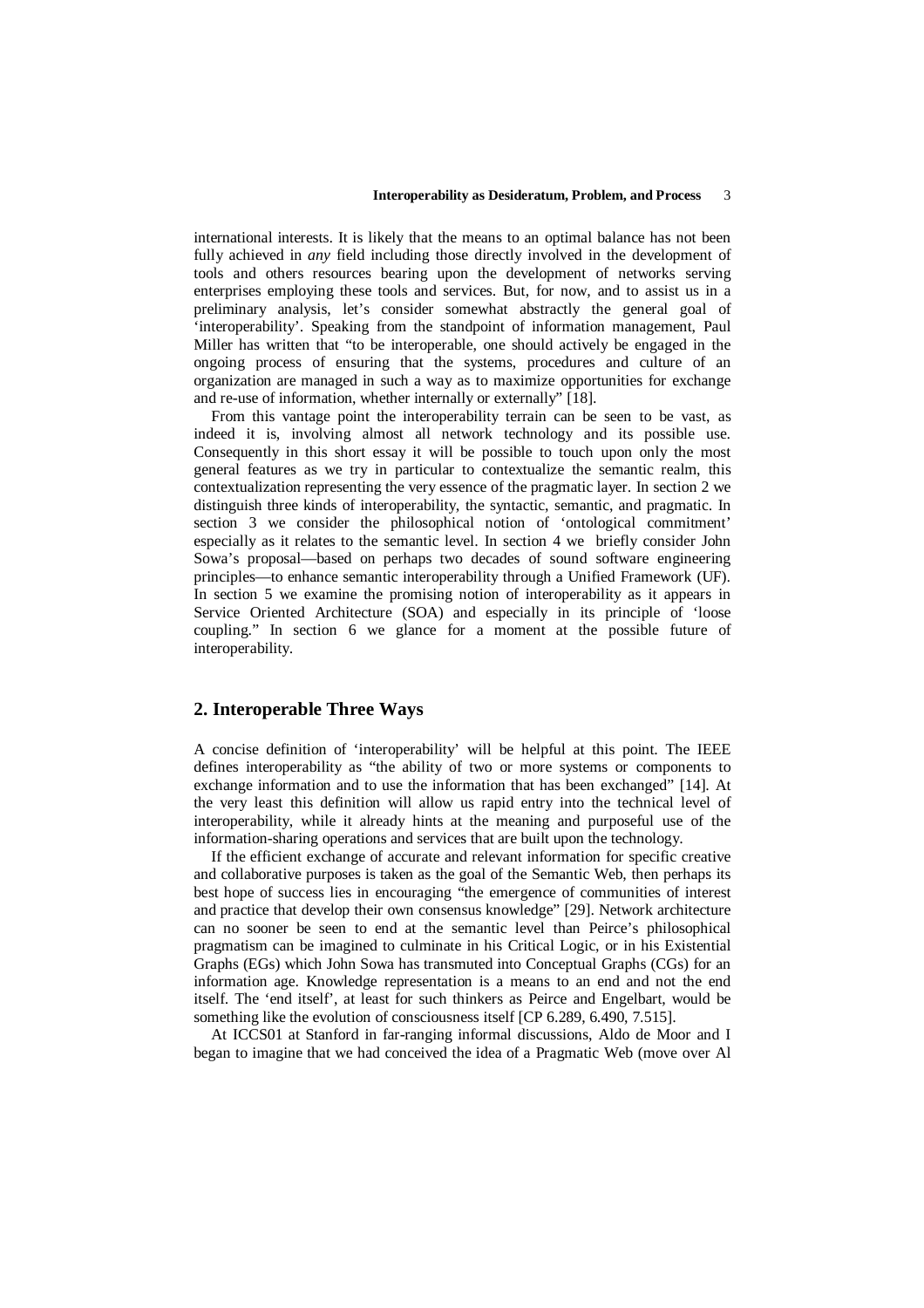l

Gore!) Well, perhaps we had if only in the sense that even if we weren't exactly the first to use the phrase "Pragmatic Web"—we later noted that it seemed to be "in the air" at the time—we seem to be the first to associate it with Peircean pragmatism, as we would make explicit in a paper we co-authored with Mary Keeler, "Towards a Pragmatic Web" [6]. Since then de Moor has been in the vanguard of those seeking to legitimize the idea of a Pragmatic Web and realize it in fact. Recently he and his cochairs announced the First International Pragmatic Web Conference to be held this September in Stuttgart, Germany [28]. Less than a year before this he had presented at ICCS06 his "Patterns for the Pragmatic Web" [5] upon which the immediately following analysis is based. He conceptually divides the World Wide Web into a trichotomy of Webs (following Peirce's semeiotic trichotomy<sup>1</sup>).

The Syntactic Web consists of interrelated syntactic information resources, such as documents and web pages linked by HTML references. These resources describe many different domains.

The Semantic Web consists of a collection of semantic resources about the Syntactic Web, mainly in the form of ontologies. The ontologies contain semantic networks of concepts, relations, and rules that define the meaning of particular information resources.

The Pragmatic Web consists of a set of pragmatic contexts of semantic resources. A pragmatic context consists of a common context and a set of individual contexts. A common context is defined by the common concepts and conceptual definitions of interest to a community, the communicative interactions

<sup>1</sup> Peirce's TRICHOTOMIC *category theory* is discussed in [26] and applied to several analyses here. The author's diagrammatic transmutation of this applied science is outlined in a PowerPoint presentation  $[27]$ . A trikon, symbolized  $|>$  and looking something like an equilateral "forward" button, gives the categorial structure of a *genuine triadic relationship* of categorial "firstness" "secondness" and "thirdness" ( $1^{ns}$ ,  $2^{ns}$ , and  $3^{ns}$ ) placed around the triangle thus: the contract of the contract of the contract of the contract of the contract of the contract of the contract of the contract of the contract of the contract of the contract of the contract of the contract of

| 1 <sup>ns</sup> |              | l can                                         | be          |    | $=$ |     | possible] |
|-----------------|--------------|-----------------------------------------------|-------------|----|-----|-----|-----------|
| $\vert$         | $3^{\rm ns}$ | <i>would</i>                                  | necessarily | be |     | $=$ | necessary |
|                 |              | $2^{\text{ns}}$ [actually <i>is</i> = actual] |             |    |     |     |           |

Peirce associated each of the three branches of his science of *logic as semeiotic* with one of the 3 categories:  $1^{ns}$  with theoretical grammar (syntax),  $2^{ns}$  with critical logic (semantics), and  $3<sup>ns</sup>$  with methodology, theory of inquiry, and the pragmatic maxim (pragmatism):

| structure          | (syntactic) |             |  |
|--------------------|-------------|-------------|--|
|                    | purpose     | (pragmatic) |  |
| meaning.(semantic) |             |             |  |

A synthetic extension of this analytic part of trikonic involves what I call *trikonic vector analysis* (or, reflection on the 6 possible paths of movement through the three categories and their possible patterns of inter-relating), a topic of my ICCS06 paper. |>\*k vector analysissynthesis has recently been applied to a software interoperability case [32]. However, a vast amount of work lies ahead in applying Peirce's category theory (not to be confused with mathematical category theory, btw) and especially the vector part of this to knowledge representation and knowledge management (not to mention business applications!)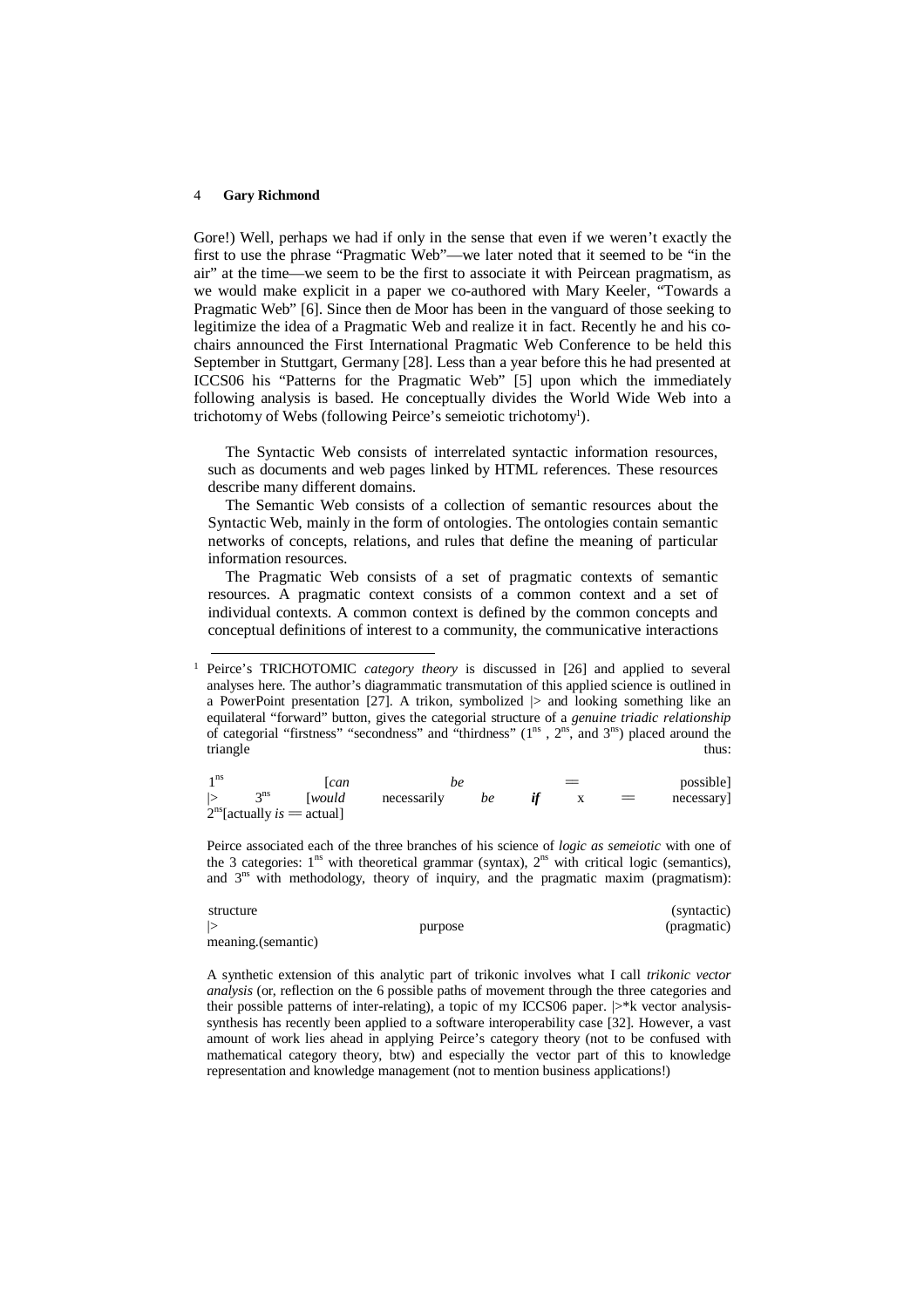#### **Interoperability as Desideratum, Problem, and Process** 5

in which these concepts are defined and used, and a set of common context parameters (relevant properties of concepts, joint goals, communicative situation, and so on). Each community member also has an individual context, consisting of individual concepts, definitions of interest, and individual context parameters. [5]



**Fig. 1.**

There are undoubtedly any number of other ways of conceiving the general structure of the Web<sup>2</sup>, but a trichotomic division will be employed here as best representing the deep structural inter-relations of the various levels of networks. The sense that there are indeed several distinct while interpenetrating facets of web development leads us to a consideration of that to which we will refer here as syntactic, semantic, and pragmatic information architectures.

*Syntactic architecture*: At this level we are concerned with technical considerations such that individual systems are the principal focus. This level details specifications for components of the system as a whole as well as standards and protocols to be used for communication between components. It is not intrinsically concerned with the meaning or purpose of the system, nor of its users and their interactions. In relation to the next level, the semantic, it is concerned with tags as identifiers for any and all purposes (anything can be identified with a URI).

*Semantic architecture***:** Here considerations of meaning and function dominate. It becomes a question of the functions that the system is designed to fulfill that a user or group of users may want to utilize. This level concerns what the tags refer to and how this metadata can be meaningfully related, for example, what ontologies are needed for specific uses. Semantic architecture includes at least the following: "mark up" of documents with information-extending HTML tags, common metadata organization schemata (principally ontologies), automated agents allowing these schemata to be put to use, and web services to supply users with the specific information which they

-

<sup>&</sup>lt;sup>2</sup> Miller, for example, identifies six not altogether distinct architectures: Technical, Semantic, Political/Human, Inter-community, Legal and International interoperability. In our analysis, the Pragmatic architecture incorporates the last four of these.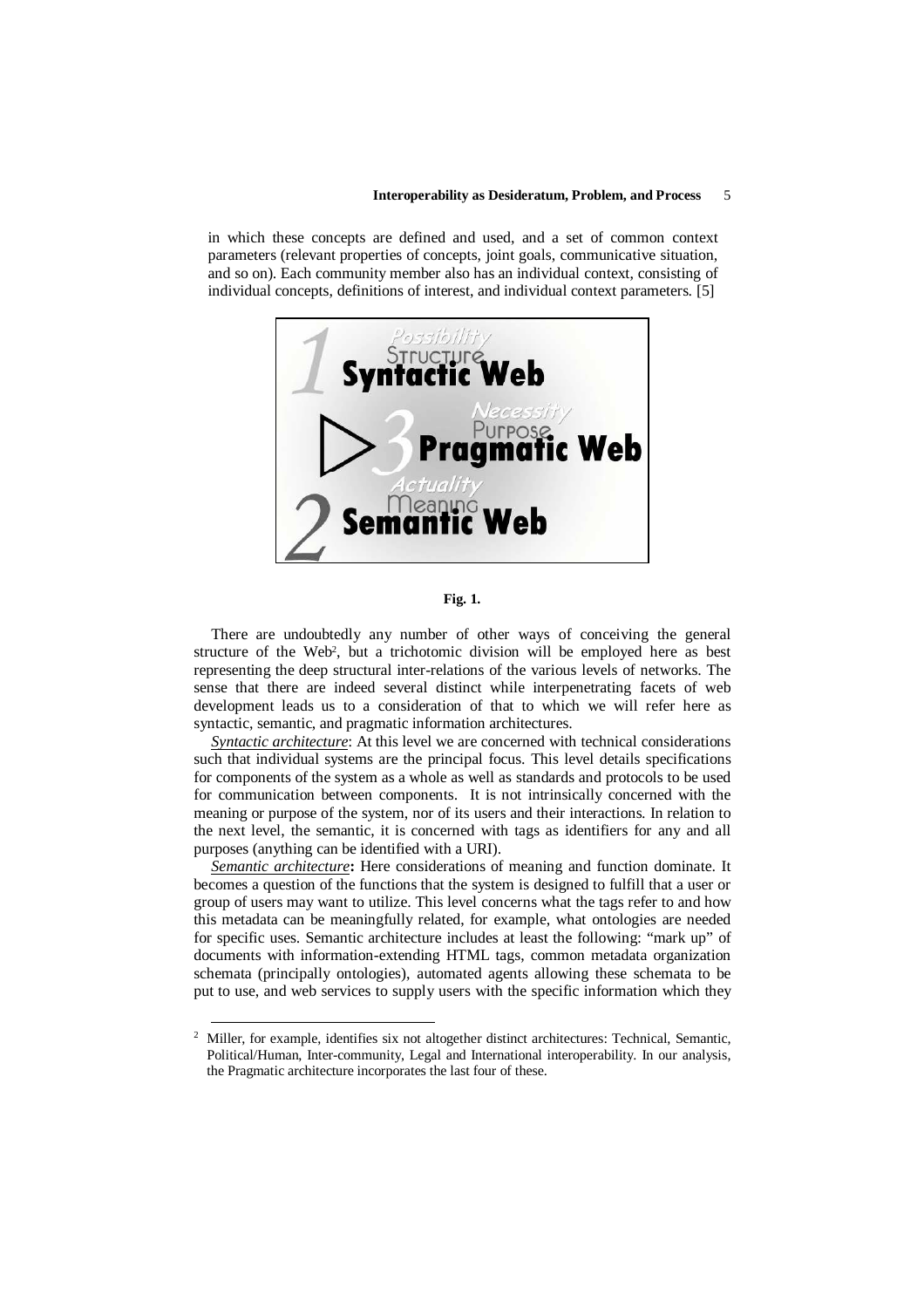seek. The common denominator here is, of course, that the *meaning of the data* (metadata) is emphasized

Achieving semantic interoperability is proving to be a most difficult challenge for a number of reasons. One of these is illustrated by the UK's High Level Thesaurus Project (HILT) [13] which reveals "a wide range of existing, incomplete, terminologies, category lists, classification schemes and thesauri" which are being used and which users are loathe to give up whatever the limitations of a given schema. This would suggest that even in terms of the currently existing classification schemas and ontologies, while the long-range possibility of developing efficient and effective ways to cross-search this wide range of resources certainly needs to be considered, short-range solutions will also and especially be valued in what may eventually come to be seen as a transition period.

Many other vexing problems exist as well. For example, the question of the clear need for a high-level ontology which can point to the general kind of information that is sought in a specific inquiry (distinguishing, for example, "apple" in horticulture, computing, folklore, cooking, etc.) has been partly conflated with the putative need for an upper ontology—highest level—in the architecture (see Section 4 below). One can observe that this last matter has hardly been resolved. Yet, these issues are crucially important because the Semantic Web is also uniquely concerned with "standards for knowledge representation" as Eugene Kim has commented [16].

 There is also the question of ontology management and the tools used to map, merge, align, and integrate ontologies. It has been suggested by [10] that, since no management tool handles all these tasks, there is the need for a suite of tools assembled as a workbench to determine such terminological, taxonomic, and conceptual mismatches as occur, as well as to integrate tools and methods affording users enhanced interoperability in actual and conceivable projects. However, the full resolution of this problem will probably require considerably more research which, fortunately, is underway. Guy Mineau has shown [19] how problems of semantic interoperability could be automatically detected using CG-based software agents. In the same paper he demonstrates how information exchanged between communication systems could be controlled semantically by implementing semantic filters. This idea is picked up and developed by Dan Corbett [3] toward the goal of making knowledge bases semantically interoperable through the use of an ontology developed by the user involving a formal definition of ontology which is simplified by omitting the class/object boundary (employing CG theory which fully supports first-order logic). On the basis of CG theory Corbett demonstrates a method for automated comparisons of ontologies "represented as concept type hierarchies."

Note that this hierarchy is not necessarily a taxonomy, in that a type may have multiple supertypes. Further note that there is no point on the hierarchy where we must make a distinction between a type and an instance. Every concept on the hierarchy is treated as a type. A type may have subtypes and supertypes, but there is no need to distinguish these from instances of the type. [Corbett then distinguishes this from the OO objective of objects inheriting properties of a class and gives as counter-example "treating a kitchen as you would any generic room."]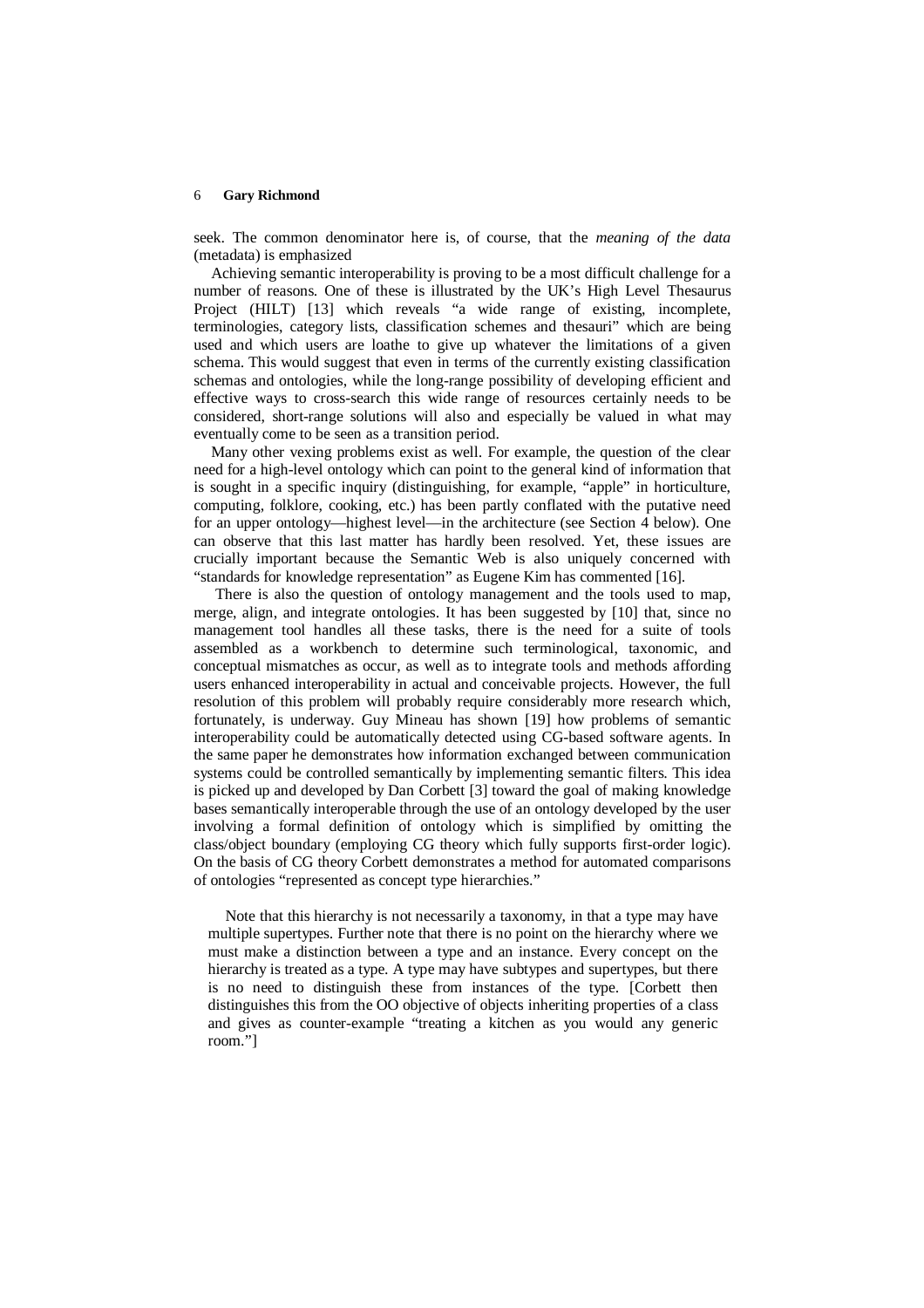The ontology (as a concept type hierarchy) acts as the framework, with conceptual graphs that conform to the hierarchy used to instantiate concepts in the domain. The ontology is populated by creating conceptual graphs which represent actions, ideas, situations of states in the domain. Recall, though, that a conceptual graph need not be a complete description, and will always be treated in the same manner as any other type [3].

But at this point it becomes important to consider that semantic interoperability also and especially involves sensitivity to the practices of users of information. Semantic interoperability necessarily involves the meanings that are embedded in information and the interpretation of these meanings, the interpreters usually being human users and not machines. This is the case both at the beginning and the end of the process—for example, the creation of ontologies and their utilization by individuals and organizations. So, in a word, semantic interoperability can be seen as essentially involving an *interpretive practice*. This brings us to our third and final architectural consideration.

*Pragmatic architecture*: This has been called by Miller a "landscape architecture" serving "to bound the realm of possibilities, to define what is 'in' and what is 'out, and to (ideally unambiguously) describe the relationships between users, resources, and technical systems"[17]. Its purpose in relation to the semantic sphere is to assist human collaboration by modeling and evolving optimal applications of the other two architectures as this involves ontology negotiation and interaction so that, for example, Harry Delugach [4] has set forth a vision of the possible development of practical active knowledge systems using semantics in operational systems within real contexts intending to solve complex practical problems. The concerns here naturally go far beyond compatible software, hardware, and ontologies and associated tools, all of which are necessary but not sufficient for such social uses as collaboration. Further, the pragmatic level ought to include what de Moor has termed "goal alignment" which, however, cannot be considered anything less than a formidable challenge. In this connection I argue in this year's conference paper that such extremely difficult socio-intellectual challenges might be approached through a reflection on Peirce's idea of *critical common sense* (CCS) and facilitated by certain forms of diagram observation developed for the purposes of goal alignment and other forms of consensus formation (for example, our trikonic vector analysis as applied to software engineering architecture) [32]. CCS would seem to represent the *sine qua non* of high-level consensus formation, and the need *to think critically together* in such matters has perhaps never been so pressing.

In another sense, the Pragmatic Web viewed as the goal and perhaps *telos* of information architecture relates all three as it "scopes the systems, data models, content, machine—machine (m2m) and machine-user interactions, and the environment within which interactions and transactions occur" [17]. Another way of saying this is that the Pragmatic Web *involves* the other two Webs, while it does not and cannot sublate them. The syntactic and semantic architectures are not *Aufgehoben* in the Hegelian sense, but the relation of the three can be analyzed involutionally in Peirce's sense: That is, the Pragmatic Web *involves* the Semantic Web which in turn *involves* the Syntactic Web. But at the end of the day, all remain in tact, and as equal partners.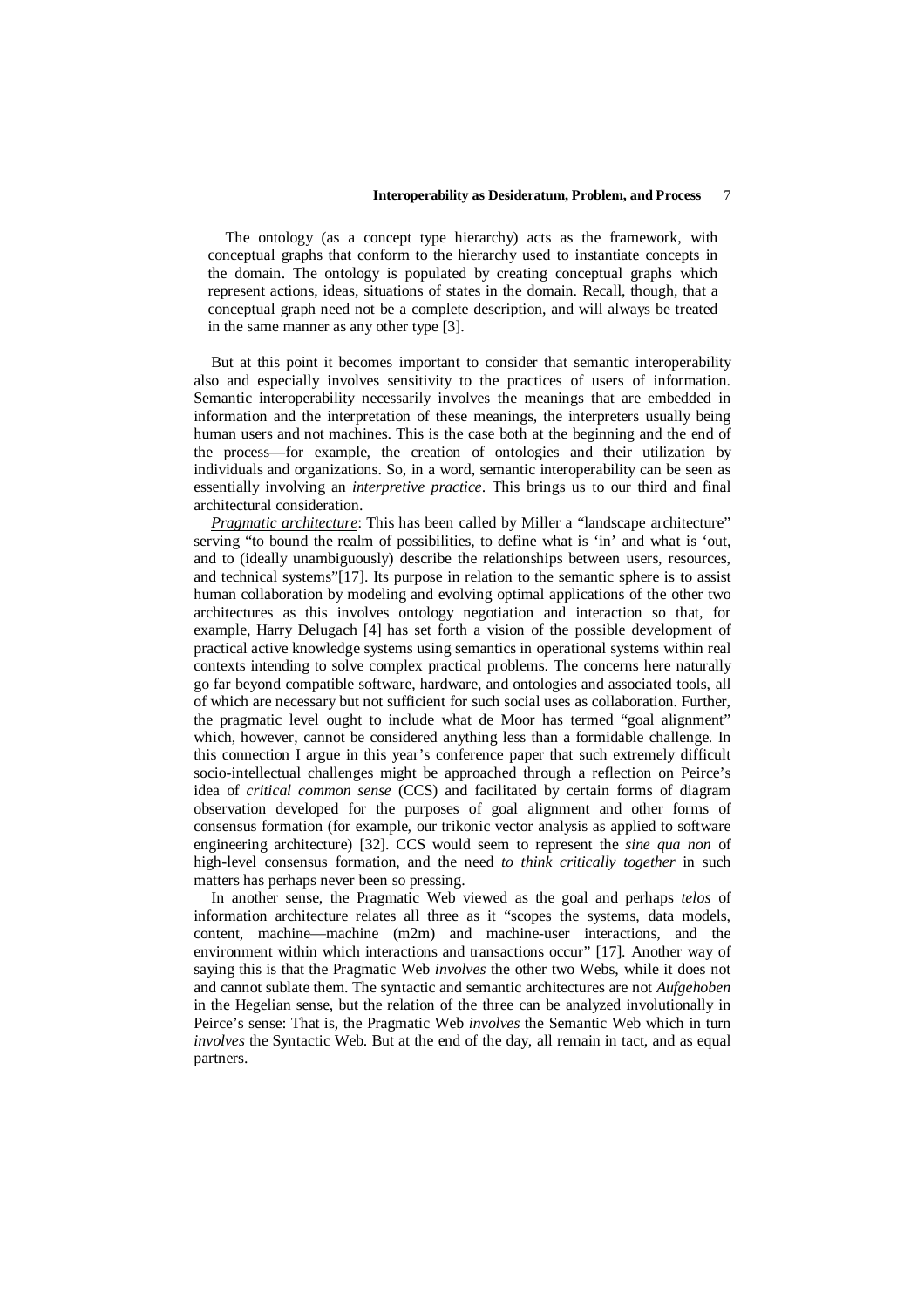-

## **3. Ontological Commitment in the Semantic Realm**

Nicola Guarino asks us to "consider the distinction between "Ontology" (with the capital "O"). . . and "ontology" (with the lowercase "o")." He writes:

In the philosophical sense, we may refer to an ontology as a particular system of categories accounting for a certain vision of the world. As such, this system does not depend on a particular language: Aristotle's ontology is always the same, independently of the language used to describe it. On the other hand, in its most prevalent use in AI, an ontology refers to an engineering artifact, constituted by a specific vocabulary used to describe a certain reality, plus a set of explicit assumptions regarding the intended meaning of the vocabulary words. This set of assumptions has usually the form of a first-order logical theory, where vocabulary words appear as unary or binary predicate names, respectively called concepts and relations. In the simplest case, an ontology describes a hierarchy of concepts related by subsumption relationships; in more sophisticated cases, suitable axioms are added in order to express other relationships between concepts and to constrain their intended interpretation [9].

From the standpoint of AI this seems accurate enough. But some philosophers might object to the somewhat limited characterization of philosophical Ontology. For example, Peirce sees metaphysics, or general ontology, as a *critical scientific discipline* falling exactly between logic as semeiotic (which has as its final branch methods of scientific inquiry involving the pragmatic maxim<sup>3</sup>) and the special sciences such as physics on the one hand and economics on the other. Peirce maintains that since there's no way really to avoid holding metaphysical views (so no way to avoid ontological commitments) that it is important that especially the scientist thoroughly criticize them.

Find a scientific man who proposes to get along without any metaphysics - not by any means every man who holds the ordinary reasonings of metaphysicians in scorn -- and you have found one whose doctrines are thoroughly vitiated by the crude and uncriticized metaphysics with which they are packed. We must philosophize, said the great naturalist Aristotle-- if only to avoid philosophizing. Every man of us has a metaphysics, and has to have one; and it will influence his life greatly. Far better, then, that that metaphysics should be criticized and not be allowed to run loose [CP 1.129].

So, someone states that he may dispense with metaphysics as he is a "practical" man. He apparently does not see that he is ontologically committed to his "practicalism" and a thousand and one presuppositions lie hidden behind that unstated commitment. Had he critically reflected on his *practical world view* in a scientific

<sup>&</sup>lt;sup>3</sup> Consider what effects that might conceivably have practical bearings you conceive the objects of your conception to have. Then, your conception of those effects is the whole of your conception of the object.(CP 5.438)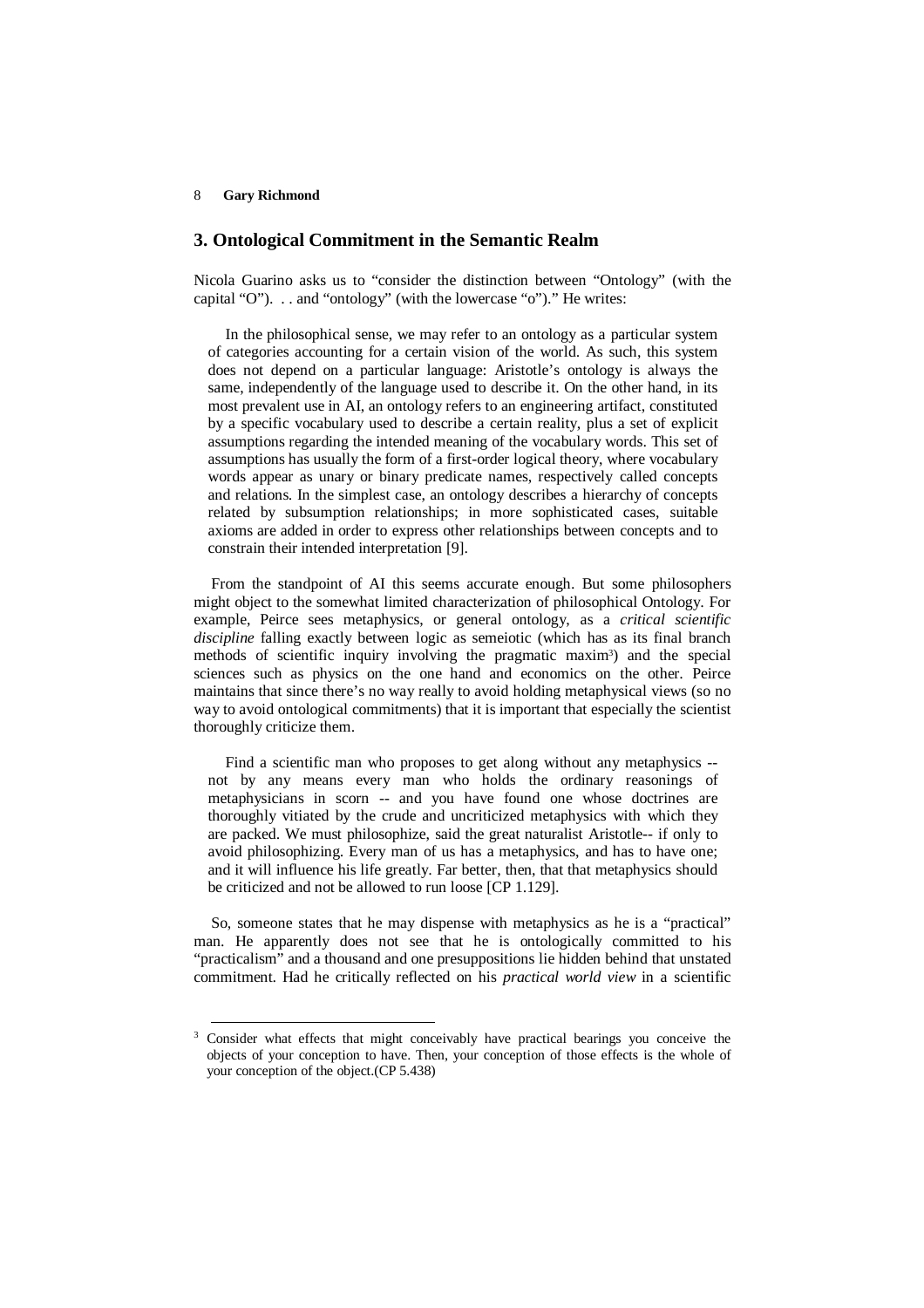spirit he might have eventually even come to a position not unlike authentic philosophical pragmatism (be it Peircean, Habermasian, Apelian, etc.)

So what are the kinds of questions that might be termed 'metaphysical' taking the term in this critical sense? Perhaps there's no way to summarize Peirce's thinking on this, but it seems significant that he prefaces his "short list" of pressing metaphysical questions with a comment suggesting that a scientific pragmatism might actually help settle them.

There are certain questions commonly reckoned as metaphysical, and which certainly are so, if by metaphysics we mean ontology, which as soon as pragmatism is once sincerely accepted, cannot logically resist settlement. These are for example, What is reality? Are necessity and contingency real modes of being? Are the laws of nature real? Can they be assumed to be immutable or are they presumably results of evolution? Is there any real chance, or departure from real law? CP 5.496

Scientists who have studied Peirce's metaphysics, for example, Nobel Prize winner Ilya Prigogine, have found him inspiring in the sense of encouraging them towards making promising abductions such as Prigogine's of 'dissipative structures' in thermodynamic systems far from equilibrium [23]. Prigogine has written that "Peirce's metaphysics . . . appears to be a pioneering step towards the understanding of the pluralism involved in physical laws" [24] and, indeed, it is even possible to see the universe to be of the nature of a complex argument [CP 5.119] involving not only deduction, but induction and abduction as well. Be that as it may, but returning now to Guarino's analysis, we see that, while it may provide a good summary of ontology as "engineering artifact," he goes on to make a rather radical terminological proposal.

The two readings of ontology described above are indeed related [to] each other, but in order to solve the terminological impasse we need to choose one of them, inventing a new name for the other: we shall adopt the AI reading, using the word conceptualization to refer to the philosophical reading. So two ontologies can be different in the vocabulary used (using English or Italian words, for instance) while sharing the same conceptualization." [9]

This proposal to terminologically limit 'ontology' to its use in AI while renaming what has hitherto been designated 'Ontology' in philosophy as 'conceptualization' seems unlikely to be acceptable to philosophers nor to critical thinkers generally, and for the simple reason that the meaning of being would seem to far exceed the meaning of AI. In addition, 'conceptualization' seems too general and vernacular a word whereas a reconstituted and truly scientific metaphysics requires an exact and precise terminology. Finally, and perhaps most importantly, it is not necessary to see these two uses of the term as essentially problematic or in conflict and, indeed, the reverse ought be the case—they ought to be seen as mutually informing each other.

Peter Øhrstrøm, Jan Andersen, and Henrik Scharfe have also examined the idea of ontology as it appears in philosophy and computer science in "What Has Happened to Ontology" [20] emphasizing that the metaphysical notion of "ontological commitment" to true statements about reality ought to find its proper place in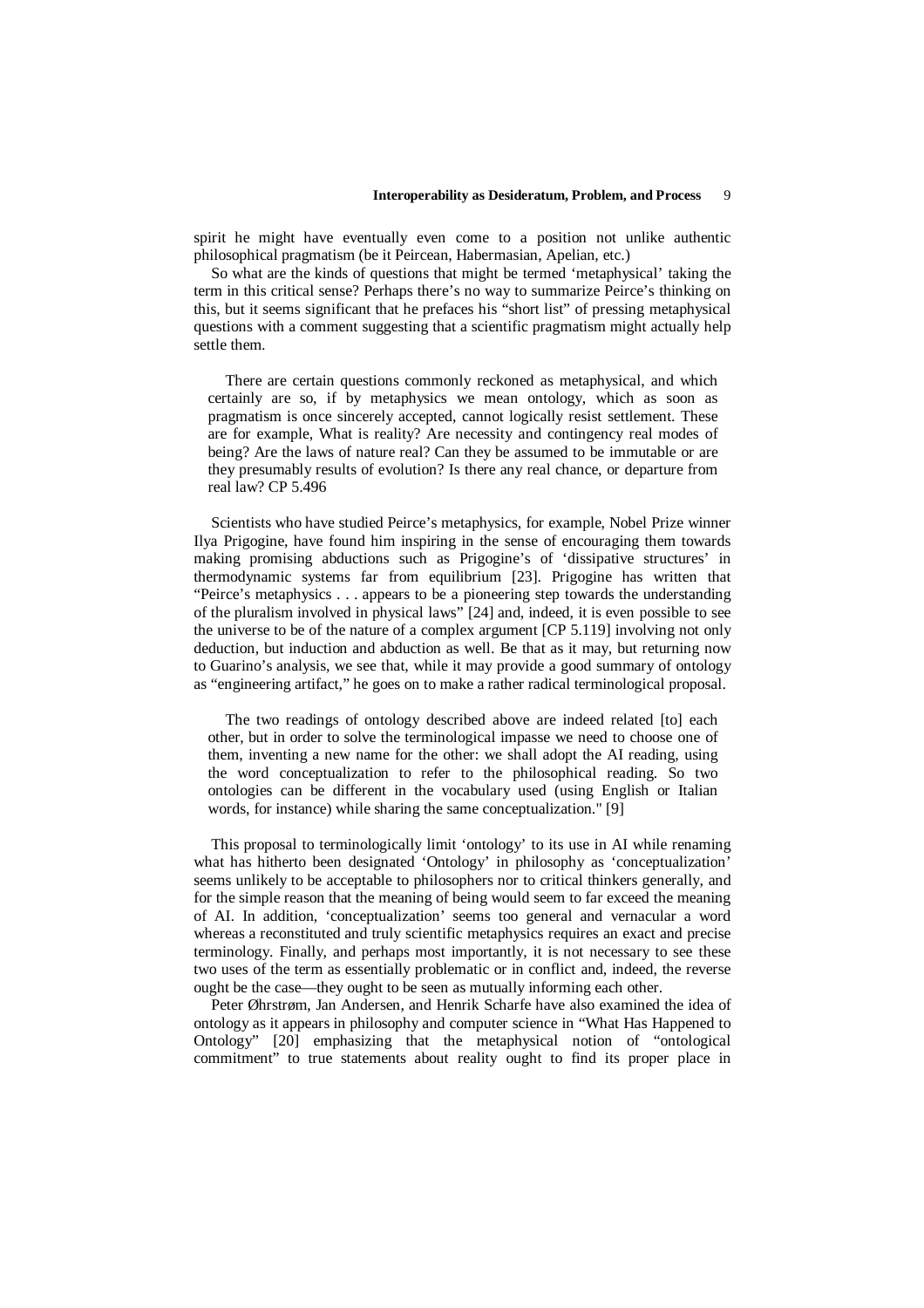computer science. They suggest that such a move might actually prove mutually instructive and beneficial for both philosophical metaphysics and computer science.

The introduction of conceptual ontology into computer- and communication science is an example of how knowledge from humanities can be imported and utilized in modern information technology. This emphasizes the importance of an ongoing dialogue between computer science and the humanities. Some of the new findings in computer science may in fact be generated by the use of research imported from the humanities [20].

The distinction between *Ontology* as a philosophical discipline and *ontology* as information practice is certainly important as it avoids conflating the problem of the communication of knowledge with the different, although no doubt related problem of existence as such, Reality in the Peircean sense of that which is what it is whatever anyone or any group at any given time may think it to be, or describe or classify it as being [CP 5.408]. It is, after all, what we think we know of some facet of some *Reality* that we wish to communicate. For even given Peirce's principle of 'fallibility' (that we cannot be absolutely certain that what we believe is true might not be proven false in further inquiry at a later date), it would appear that some positions are "truer" (i.e., less false) than others.

It would therefore seem highly desirable for computer scientists to consider the implications of philosophical Ontology in relation to the process of building ontologies. And especially as there may indeed be some hidden ontological commitments that those creating ontologies would be wise to bring to the surface and reflect upon, the study of philosophical Ontology *in a scientific spirit* may help make explicit what has been implicit regarding individual and communal ontological commitments.

A serious discussion of the relationship between philosophical Ontology and ontology creation has at best only begun. In this connection, Peirce's decidedly scientific metaphysics in consideration of an evolutionary Reality leading directly to the growth of consciousness and ultimately to the co-evolution of man and machine as Doug Engelbart has imagined it [7] may prove instructive. It seems to me that it is possible that the metaphysics of Peirce points precisely to the kind of ontological conditions (leading to commitments) ontologists ought to be reflecting upon.

The authors of "What Has Happened to Ontology" conclude that an ontology "ought to be based on a coherent and consistent theory which deals with Reality in a satisfactory manner. It is an obvious obligation on the developer of an ontology to discuss and defend his choice of theory and the ontological commitments to which it gives rise" {20]. Because there is one Reality--one Universe--however we may slice it up for the purposes of ontology building (while assuming an infinite number of possible theories), there is no need nor compelling reason to have one meaning for ontologists and a different one for other purposes. Perhaps distinguishing the two uses of the term by upper case 'O' and lower case 'o' will have to suffice for now and perhaps for some time to come<sup>4</sup> .

 4 To help bridge the gap between "O" and "o" I would suggest that 'ontological commitment' might use the lowercase "o".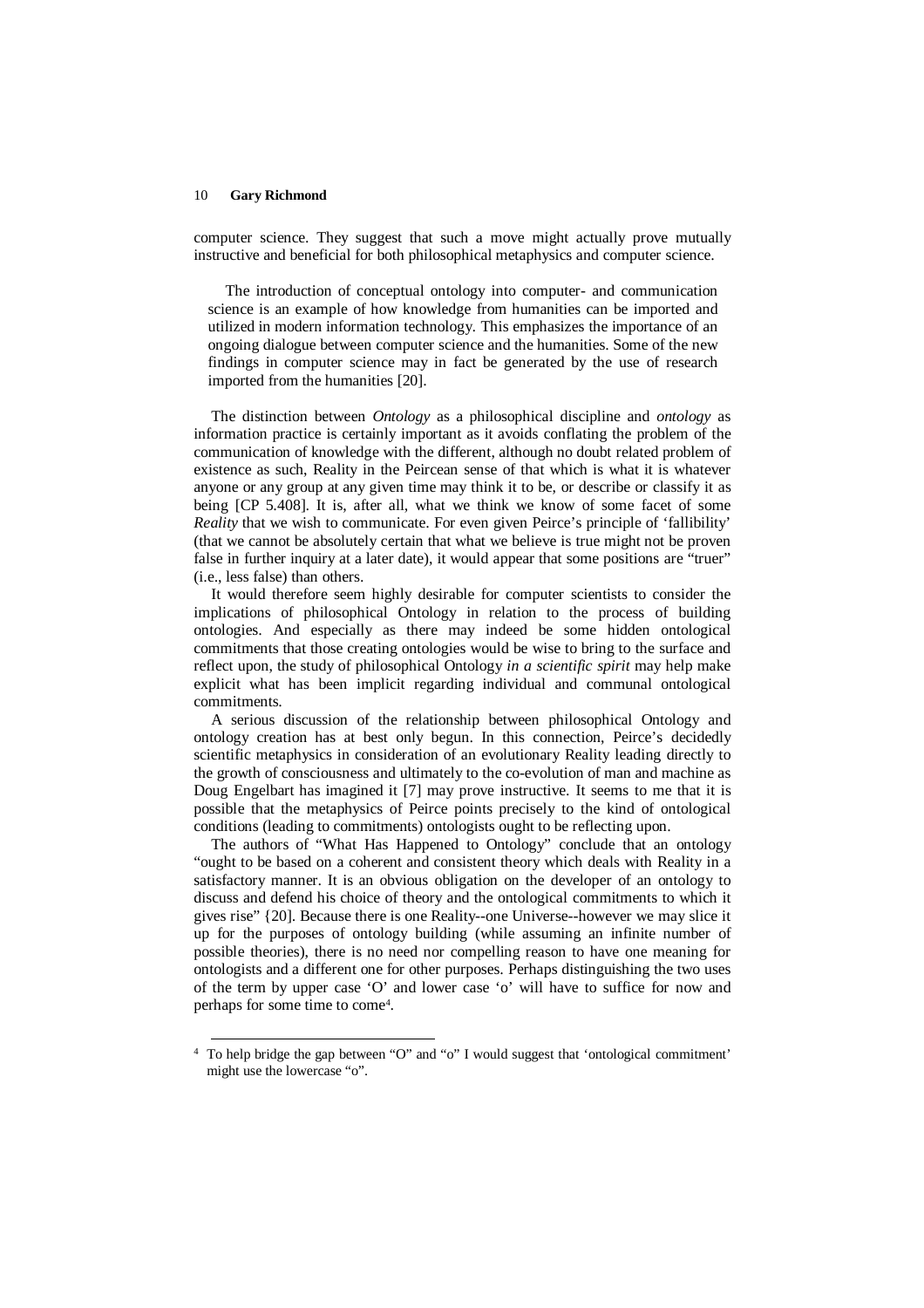This is not to suggest, however, that there aren't some very significant related distinctions which we could and probably should be making, for example that between the tacit knowledge of human communities as opposed to the explicit knowledge which represents this tacit knowledge formally. It is perhaps of the essence of the pragmatic level that it attempts to reconnect tacit and explicit knowledge, striving to combine the (formal) reasoning power of machines with the (informal) interpretive power of humans and human communities<sup>5</sup>.

## **4. Semantic Interoperability and Its Discontents**

Semantic interoperability involves the meanings embedded in electronically exchanged information as well as the interpretation of these meanings. These interpretations are characteristically made by users, not by the electronic devices themselves, while the approach to the meaning-embedding has itself proved to be a thorny issue. The Semantic Web as conceived by Tim Berners-Lee and the W3C group [1] mixes some quite excellent features (such as URIs, Unicode, and XML) with some rather disappointing ones (for example, RDF has been shown [8] to be inadequate for logic, as an analysis of OWL—itself not fully supporting first-order logic [3]—in relation to RDF makes clear enough). It seems likely, however, that we may have to live with this situation involving RDF for some time to come unless both *we and our machines* begin to negotiate rather than to legislate such crucial decisions [30].

Yet this suboptimal condition is not in its nature a *fate* determining the further development of the Semantic Web (which after all is essentially only the *idea* of the same). John Sowa has recommended the adoption of the draft ISO standard for Common Logic [15] to serve as foundation for a more flexible, thus reinvigorated, Semantic Web. There are already mappings of RDF and OWL into Common Logic which also includes XCL, an XML notation, all of which adds to the feasibility of the proposal. Indeed, Sowa articulates what seems a reasonable and quite practical approach to semantic interoperability on the Web, what he calls the Unified Framework (UF).

The point is the UF is primarily intended as a framework for communication among potentially (or actually) incompatible systems. The major inconsistencies arise at the level of axioms, which none of these systems would accept from one another. But they can usually accept lower-level facts without creating any conflict.

Therefore, UF should be very rich in types, but very, very poor in axioms. Still, any serious inferencing (which may be logic-based, statistical, computational, or whatever) will require much more. Yet, every system that adds more does so in ways that are incompatible with some other system.

Any axiom that causes a conflict with any major system shall be deleted from UF, but there may also be a large number of microtheories (as in Cyc) or modules. . .which could be very rich in axioms expressed in very rich versions of

-

<sup>5</sup> I am indebted to Aldo de Moor for this insight.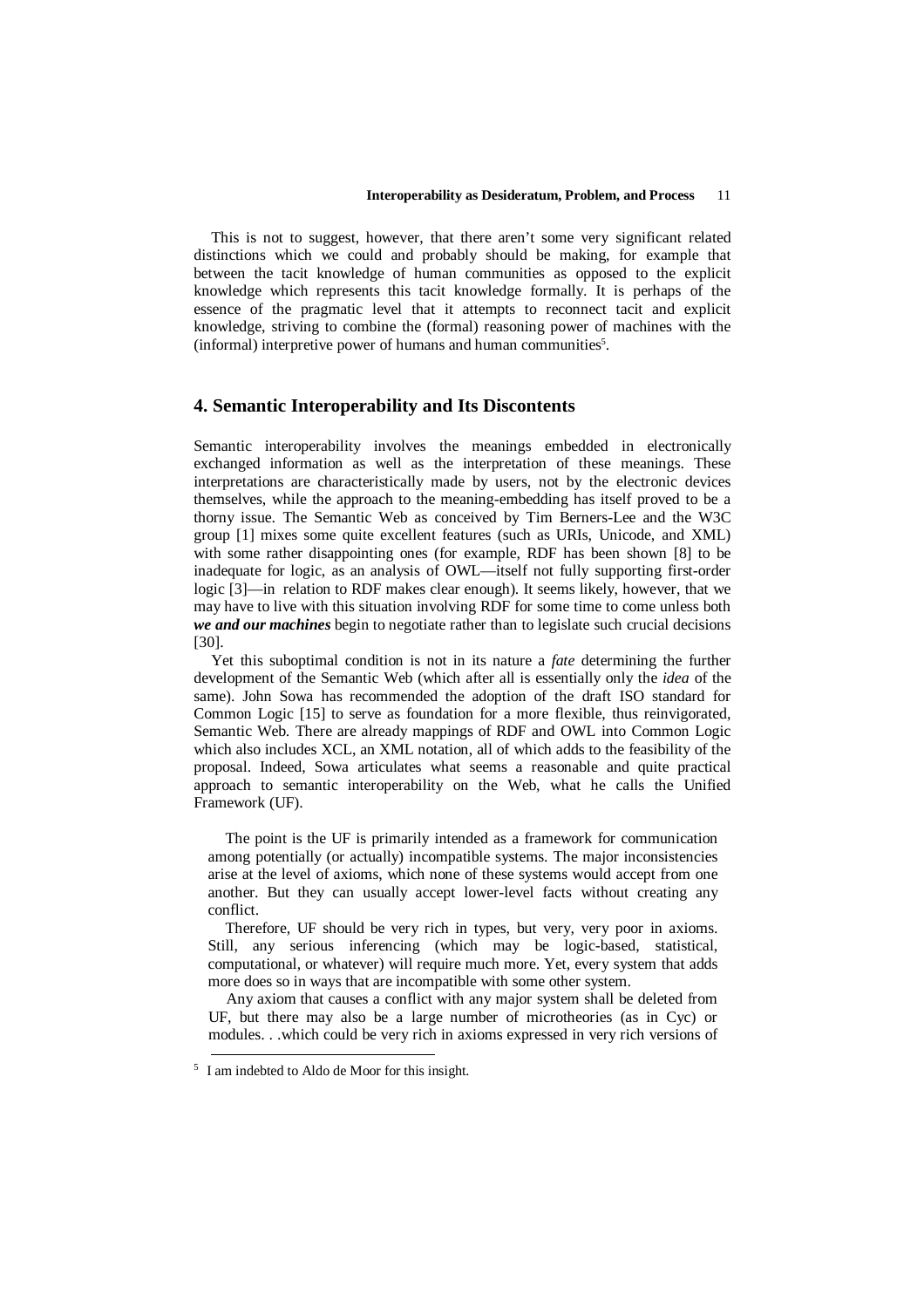logic. . . Any axiom that is deleted from UF will not go away, but it will be available in modules or microtheories that could be used as needed by various systems. In effect, the topmost levels of most ontologies are the most controversial. Therefore, UF should have a highly impoverished top level. . .with all the complexity moved to modules or microtheories.

[31].

While this proposal seems not only sound but even rife with possibilities, Sowa has not yet been able to convince the ontology community at large of the efficacy of embracing this general ontology (or Unified Framework) that is yet capable of specialization. In one sense it is hardly surprising that, for example, the Standard Upper Ontology (SUO) group has so far not fully embraced this approach as it is precisely the upper levels of ontologies which have been controversial and Sowa is proposing that there be a *very* "underspecified" upper level. He argues that considerable progress could be made in the field if all perspectives sought to come to agreement on a precise definition of the "minimal assumptions" at the top. This would result in something "like a precisely defined and corrected WordNet extended with many additional vocabularies" which "would be 100% correct *all the time* for what it says, but it would not make any commitment on any controversial issue." One observes that WordNet has been combined with many ontologies, most notably Cyc and SUMO, so that this "defined and corrected" version of it is potentially very powerful as a place where all controlled vocabularies might meet [31].

Further, through a principle of *neutrality,* "all existing ontologies would be on an equal footing, and nobody who has an application that uses any of them would have to make any major adjustments" [31].We agree that such a Unified Framework, in providing only "placeholders" for the vocabulary, could facilitate an optimizing of semantic interoperability and thus help bring about a thorough-going strategy for defining and using ontologies. Summarizing this approach Sowa writes:

Basic principle: it should be possible to import any subset of UF into any of the major systems such as Cyc, SUMO, Dolce, etc. without any fear of inconsistencies caused by conflicting axioms. It may be necessary to do some alignment of terminology, but after that has been done, the axioms should not conflict [31**].**

The "alignment of terminology" however, may not be achieved as easily as that phrase was written. Further, the knowledge representation community will have to become fully convinced of the reasonableness and efficacy of a UF if it is to be implemented. Meanwhile, one awaits stronger arguments against it, which so far seem to be centered on the "popularity" of RDF (and given RDF's deficiencies this seems hardly a good enough reason to endorse it in perpetuity).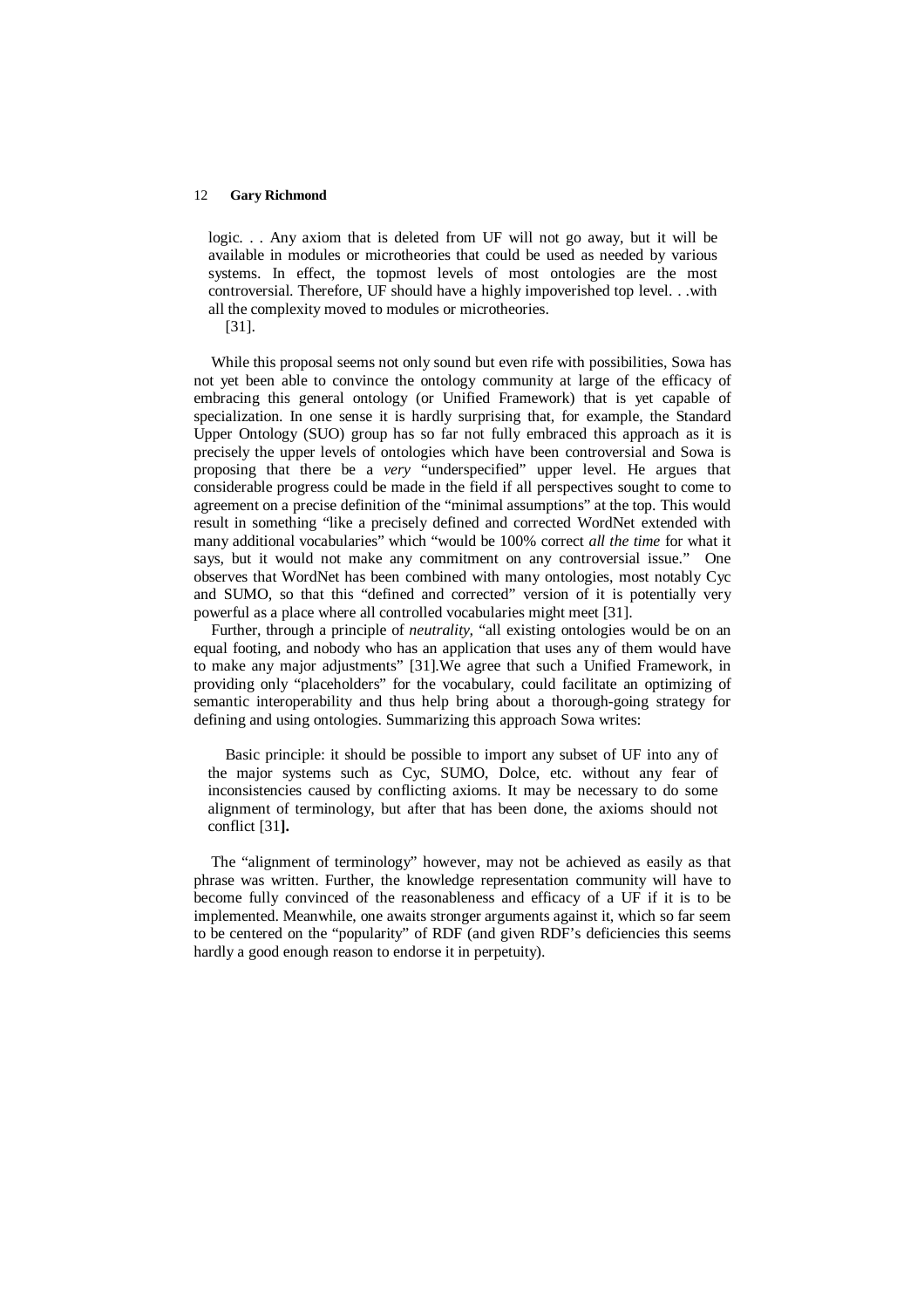## **5. Interoperability and SOA: Loose Coupling as a Way of Life**

Einstein's remark that "Things should be made as simple as possible, but no simpler" has been suitably paraphrased for software systems architecture by Hao He as "Artificial dependencies should be reduced to the minimum, but real dependencies should not be altered" [11]. This paraphrase could serve as a succinct summary of the design principle of *loose coupling* wherein an attempt is made to minimize unnecessary constraints while recognizing that there are indeed some real dependencies that cannot be circumvented and that indeed need to be respected. The goal of achieving loose coupling would seem to constitute something of a *summum bonum* of computational interoperability in relation to the needs of users.

Interacting agents in loosely coupled relations already exist of course in all sorts of readily recognizable forms. Hao He gives as familiar example a CD which can be played on any number of machines (however varying in quality of sound, portability, etc., that is in the service provided) thus following a central principle of Service Oriented Architecture (SOA). The alternative Object Oriented (OO) architecture would in the present example require that each CD have its own player. There are organizations whose communication is hindered by intractable systems based on such inflexible architectures. In this connection, Simon Polovina has discussed the limitations of object-orientation and suggests how an "organizational semiotics" employing CGs could be employed to help overcome the "object-data divide" [22].

From our perspective loose coupling would appear to be the most promising and potentially powerful approach to achieving interoperability on the Web at this level, but SOA now fully realized in turns of flexibility and providing an increased potential for real organizational learning to occur. At the semantic-pragmatic juncture it may even have the potential for contributing to our creatively rethinking ways to reshape organizational design and behavior away from the tightly coupled and characteristically top-down approaches still dominant in many settings, towards flexibility and increased learning in the interest of healthy organizational development.

Yet what does this mean in terms of the architectures needed? First, SOA requires such design constraints as platform independence  $(= \text{cross-platform structuring})$ , extremely well-defined interfaces and "Coarse-grained, self-describing and selfcontained messages" [21]. The essential design requirements in SOA are:

- simple/ubiquitous interfaces
- common semantics encoded at the interfaces
- interfaces available for all service providers/clients
- descriptive—mainly not prescriptive—messages delivered through the interfaces
- interfaces constrained by an extensible schema limiting the vocabulary and structure of the messages
- messages restricted in format, structure, and vocabulary (yet cognizant that increasing restriction decreases extensibility and vice versa)
- since extensibility is yet crucial, establishing a balance of restriction and extensibility [21]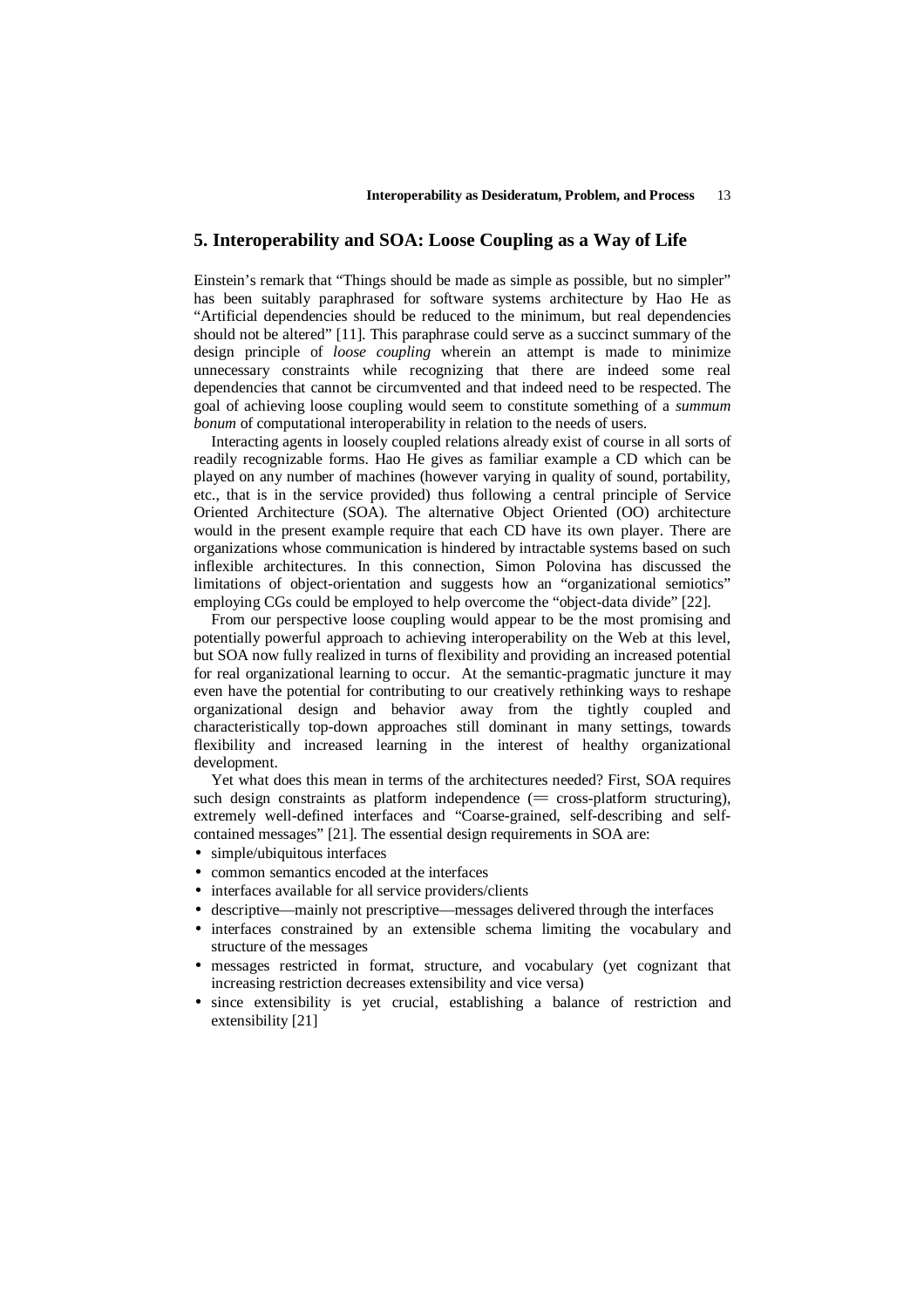If information and business managers increasingly come to appreciate its potential value, SOA could become a catalyst for changing more hard-wired and inflexible approaches. Perhaps it will even prove to be something of a necessity in a rapidly changing world where flexibility and growth would no longer appear to be merely options.

## **6. Conclusion: Catalyzing Architectural Change**

Enabling the full interoperability of knowledge management tools in distributed information systems will no doubt require changing a number of assumptions about what this would entail. In truth, the kind of interoperability being argued for here would require something of a radical change in attitudes towards information. This revisioning, however, holds the promise of transforming how organizations work and how people productively collaborate.

Organizational resource managers will need to see that increased openness and interoperability bring with them many advantages both to organizations internally by facilitating organizational communication, but also by potentially making them more visible in the market place—and for KR and KM especially "the market place of ideas"—and by contributing to the growth of a sophisticated, subtle, more fully informed digital community which, while perhaps finding it yet necessary to employ proprietary tools in transition, will less and less find such constraints on its potential for creativity and productivity acceptable. The fear that an evolved interoperable environment will not allow for the unique, the personal, for unique branding, and so forth, will need to be countered by the argument that by opening up the portals for exchanging information, the distinctiveness of products and services will be communicated to a larger audience.

It would appear that the UK has already begun to see and act upon the value of interoperability on a fairly large scale. Indeed, in some ways and at some levels, interoperability is already being widely achieved; for example, in the UK government at all levels, in the administration systems of universities, in the catalogues of museums major publishing houses, to name just the principal examples, interoperability has become more than just a goal—its very fruits are becoming evident. The man who once held the job title of "Interoperability Focus" has written that "undeniably valuable information is being made available to a wide range of users, often for the first time" [18].

Of course much more is needed in the UK and elsewhere in terms of harnessing methods, tools and procedures that can contribute to increasing interoperability. Certainly the great hope is that interoperability of the kind sketched here would lead to fundamental changes in the way that organizations operate, and this to their own advantage and to the advantage of society generally. So, the design and implementation of the common architectures which we hope to be developing need to be deeply informed not only by user requirements, but also by the worthiest goals of individuals, organizations and institutions. In this regard, Miller has written: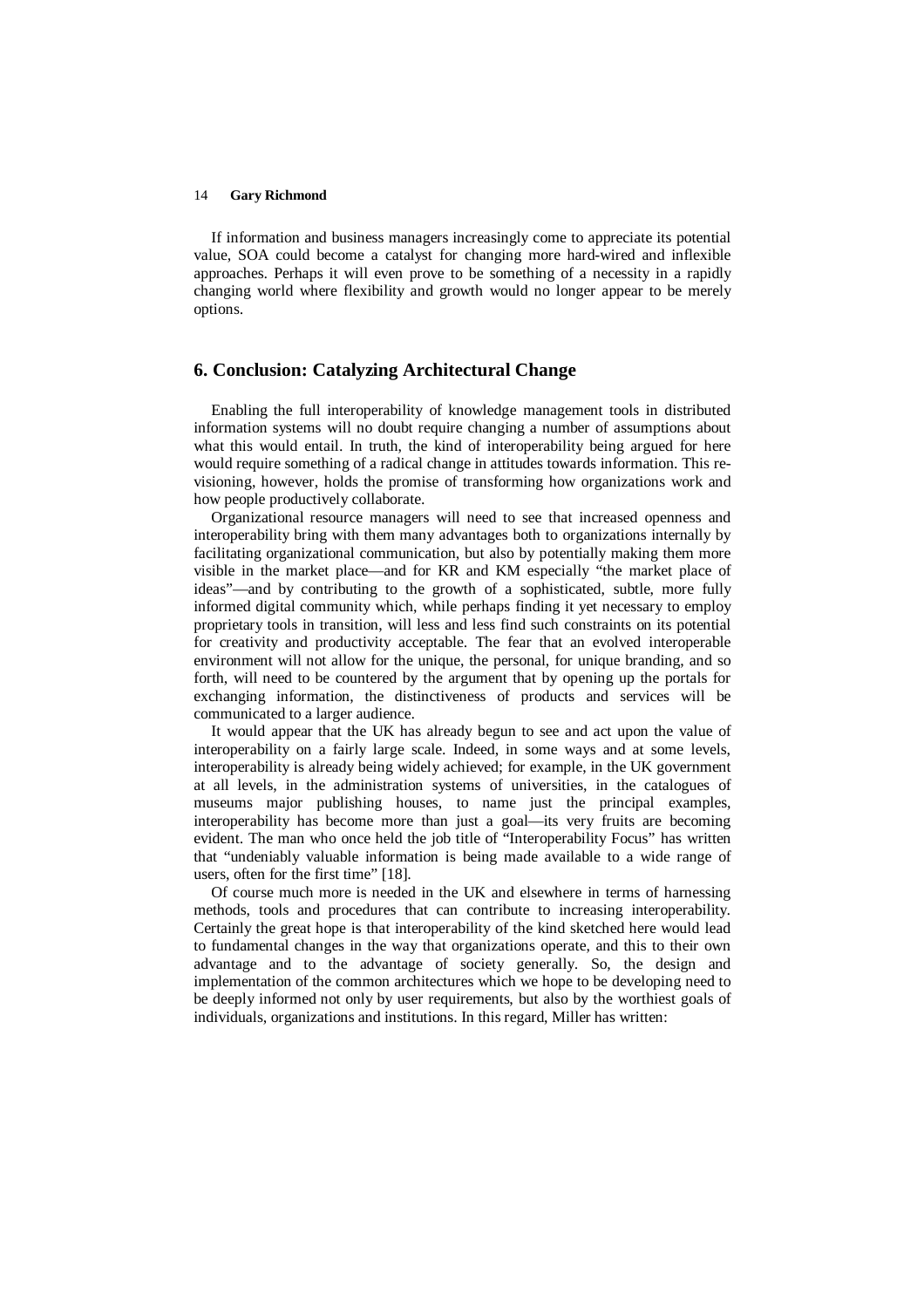"A truly interoperable organization is able to maximize the value and reuse potential of information under its control. It is also able to exchange this information effectively with other equally interoperable bodies, allowing new knowledge to be generated from the identification of relationships between previously unrelated sites of data" [17].

As Peirce succinctly put it, "Symbols grow," and in such ways that the knowledge representation community has the potential for contributing mightily to the development of robust and truly fully interoperable networks. These contributions have of course already begun. Yet bringing about the changes in principles and practices that might lead to the growth of healthy and fully empowered communities using technologies to achieve significant and beneficial cultural goals is unquestionably a difficult and unpredictable process for which there can be no recipe for or certainty of success. As Larry Hickman (paraphrasing another extraordinary Pragmatist, John Dewey) has commented, "technological revolution is not a matter of distinguishing technological artifacts from the ways in which we use them, because our technological artifacts *are* the ways we use them." [12] Perhaps this is why it has also been suggested that the problems we are facing are not new, but rather that they have to do with the really age-old problem of getting people to agree to those things which, were they to do so and truly commit to them, would benefit all concerned. Yet, because of the intense competitiveness often present in organizations, many enterprises are, as Hickman notes, using network services mainly as a means for integration and have hardly begun to consider advanced implementations.

There is not much that members of the knowledge representation community can do to bring about these broader kinds of cultural change *except* to try to come to better agreement among ourselves on such crucial matters as standards regarding some of the semantic and pragmatic issues discussed here, while continuing to develop the theories, methods, technologies and—of no less importance—the communities that help support complex and mutable processes, especially business processes. In this way, and as the title of one of Miller's papers has it, members of the knowledge representation community may yet hope to more fully realize what could be at the heart of our vocation, to become "architects of the information age."

## **Acknowledgments**

I thank Aldo de Moor, Harry Delugach, and Simon Polovina for many things, the useful references they've sent me, their helpful comments on a draft of the paper, but especially their many *cotary* challenges. I also want to thank Ben Udell for his fine editing of the paper and for producing the graphic of the three Webs.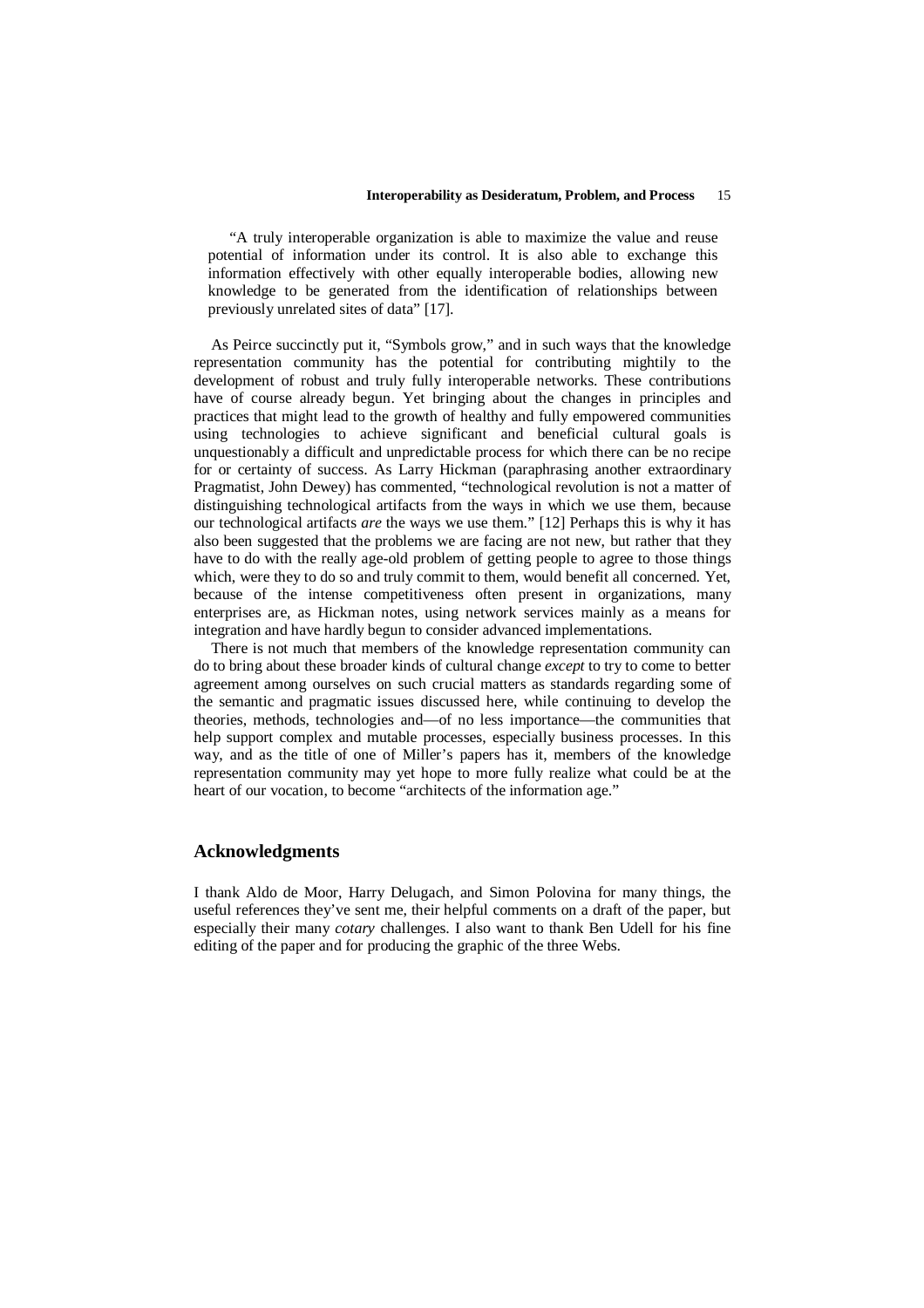## **References**

- [CP] *Collected Papers of Charles Sanders Peirce*, 8 vols. Edited by Charles Hartshorne, Paul Weiss, and Arthur Burks (Harvard University Press, Cambridge, Massachusetts, 1931- 1958).
- 1. T. Berners-Lee (2002). "Web Architecture from 50,000 Feet" (updated version of a presentation to the W3C chairs forum and the W3C Advisory Committee in 1998) http://www.w3.org/DesignIssues/Architecture.html<br>Computer Technology Lav
- 2. *Computer Technology Law Review*. http://subscript.bna.com/SAMPLES/ctl.nsf/04e3efa01c7130cf85256b57005a 98b4/0ccc42ea9ef664bf8525707d006f437f?OpenDocument
- 3. D. Corbett (2004). "Interoperability of Ontologies Using Conceptual Graph Theory." In *Proc. of the 12th International Conference on Conceptual Structures (ICCS 2004), Huntsville, AL, USA,* Lecture Notes in Artificial Intelligence, No. 3127, Springer-Verlag, Berlin.
- 4. H. S. Delugach (2003). "Towards Building Active Knowledge Systems with Conceptual Graphs." In *Proc. of the 11th International Conference on Conceptual Structures (ICCS 2003), Dresden, German,* Lecture Notes in Artificial Intelligence, No. 2746, Springer-Verlag, Berlin.
- 5. A. de Moor (2005). "Patterns for the Pragmatic Web." In *Proc. of the 13th International Conference on Conceptual Structures (ICCS 2005), Kassel, Germany, Lecture Notes in* Artificial Intelligence, No.3596, Springer-Verlag, Berlin.
- 6. A. de Moor, M. Keeler, and G. Richmond (2002). "Towards a Pragmatic Web." In *Proc. of the 10th International Conference on Conceptual Structures (ICCS 2002), Borovets, Bulgaria,* Lecture Notes in Artificial Intelligence, No. 2393, Springer-Verlag, Berlin.
- 7 D. C. Engelbart (1962). "Augmenting Human Intellect: A Conceptual Framework." http://www.invisiblerevolution.net/engelbart/full 62 paper\_augm\_hum\_i nt.html
- 8. P. F. Patel-Schneider (2005). "A Revised Architecture for Semantic Reasoning." *Third Workshop on Principles and Practices of Semantic Web Reasoning*, Dagstuhl, Germany. LNCS 3703, Springer Verlag.
- 9. N. Guarino (1998). "Formal Ontology and Information Systems." In *Proc. of FOIS '98, Trento, Italy*. IOS Press, Amsterdam (Amended version at http://www.loacnr.it/Papers/FOIS98.pdf ).
- 10. A. Hameed, D. Sleeman, and A. Preece. "OntoManager: A Workbench Environment to facilitate Ontology Management and Interoperability." In *Proc. of the EON-2002, Workshop on Evaluation of Ontology-based Tools at the 13th International Conference on Knowledge Engineering and Knowledge Management (EKAW-2002),* Sigüenza, Spain.
- 11. H. He (2003). "What Is Service-Oriented Architecture." O'Reilly Media tp://www.xml.com/pub/a/ws/2003/09/30/soa.htm
- 12. L. Hickman. *Philosophical Tools for Technological Culture: Putting Pragmatism to Work*. Indiana University Press. Bloomington. 2001.
- 13. *HILT: High Level Thesaurus Project: Final Report To RSLP & JISC* (2001). http://hilt.cdlr.strath.ac.uk/Reports/Documents/HILT
- 14. "Interoperability" in *IEEE Standard Computer Dictionary: A Compilation of IEEE Standard Computer Glossaries*, Institute of Electrical and Electronics Engineers, 1990.
- 15. ISO/IEC FDIS 24707 "Common Logic (CL) A framework for a family of logic- based languages." http://cl.tamu.edu
- 16. E. E. Kim (2004). "A Manifesto for Collaborative Tools." *April 02, 2004* Dr. Dobb's Portal. http://www.ddj.com/showArticle.jhtml;jsessionid=2WVAZP0RVZRJ4QSNDBCSK HSCJUMEKJVN?articleID=184405649
- 17. P. Miller (2001). "Architects of the Information Age." *Ariadne Issue 29*. http://www.ariadne.ac.uk/issue29/miller/intro.html